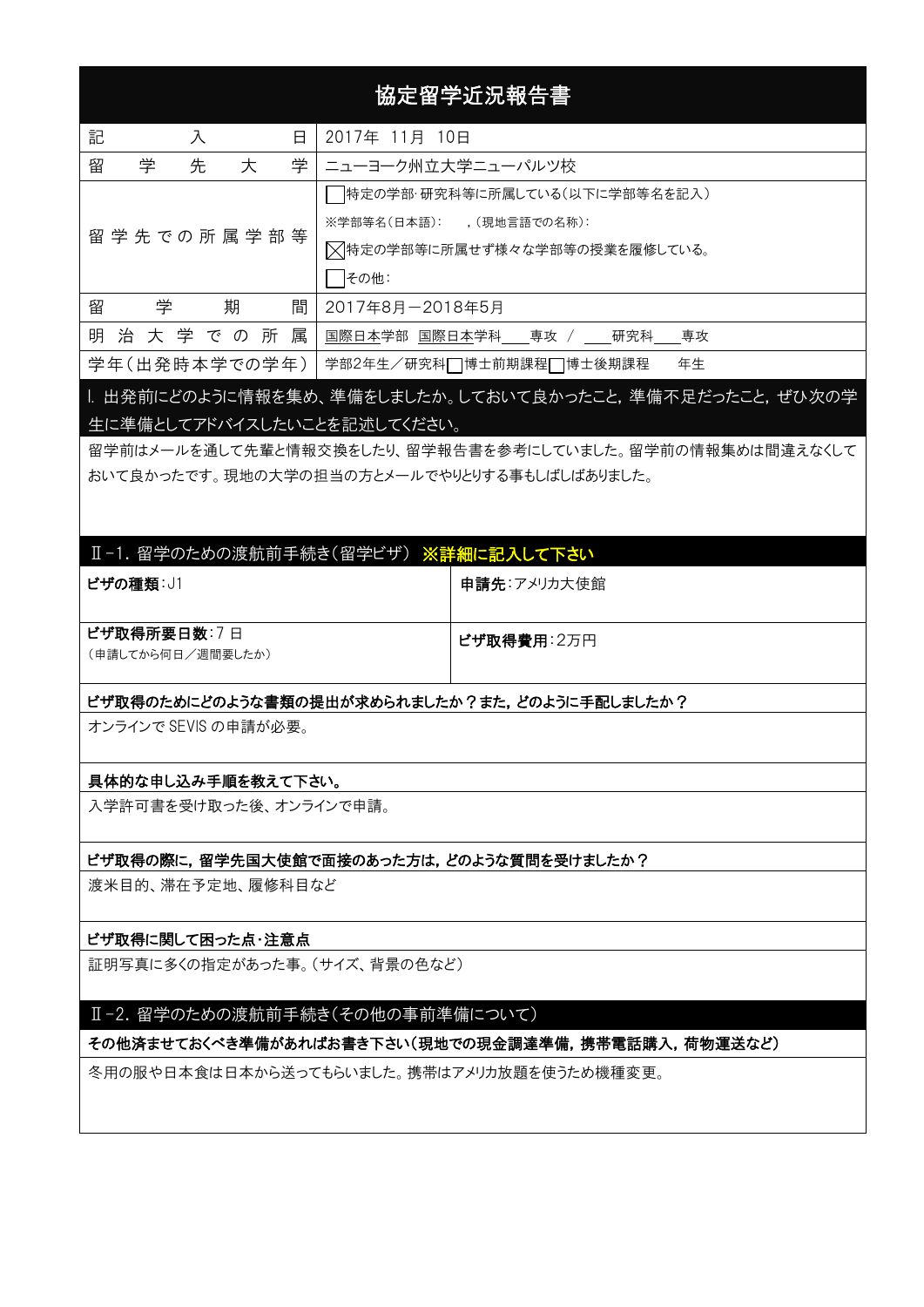| Ⅲ. 現地到着後のながれ                                        |                       |                     |                                               |             |      |  |  |  |
|-----------------------------------------------------|-----------------------|---------------------|-----------------------------------------------|-------------|------|--|--|--|
| 1.到着時の様子                                            |                       |                     |                                               |             |      |  |  |  |
| 利用航空会社                                              | アメリカン航空               |                     |                                               |             |      |  |  |  |
| 航空券手配方法                                             | オンライン                 |                     |                                               |             |      |  |  |  |
| 大学最寄空港名                                             | <b>JFK</b>            |                     | 現地到着時刻                                        | 15:00       |      |  |  |  |
|                                                     | ⊠大学手配の                | □知人の                | 7公共交通機関                                       | ┌┐タクシー      | □その他 |  |  |  |
| キャンパスへの移動手段                                         | 出迎え                   | 出迎え                 | (□バス□電車)                                      |             |      |  |  |  |
| 移動の所要時間                                             | 2時間半(渋滞で1時間ほど多めにかかった) |                     |                                               |             |      |  |  |  |
|                                                     |                       |                     | 空港からキャンパスへの移動の際の注意点,タクシー・公共交通機関で移動する際の行き方,料金等 |             |      |  |  |  |
|                                                     |                       |                     |                                               |             |      |  |  |  |
| 大学到着日                                               | 8月22日                 | 20時頃                |                                               |             |      |  |  |  |
| 2.住居について                                            |                       |                     |                                               |             |      |  |  |  |
| 到着後すぐに住居                                            | ⊠はい                   | いいえを選んだ方:           | 月                                             | 日から入居可能だった。 |      |  |  |  |
| 入居できましたか?                                           | 飞いえ                   |                     |                                               |             |      |  |  |  |
| 住居のタイプ                                              | ⊠寮                    | アパート                | その他(                                          |             |      |  |  |  |
| 部屋の種類                                               | 一人部屋                  | ⊠二人部屋               | その他(                                          |             |      |  |  |  |
| ルームメイト                                              | 日本人学生                 | 他国からの留学生            | ▽イの他(現地学生)                                    |             |      |  |  |  |
| 住居を探した方法                                            | ⊠大学の斡旋                | 自分で探した              | その他(                                          |             |      |  |  |  |
| 住居の申込み手順                                            |                       |                     | 特定の寮に居住を希望する場合は短めのエッセイが求められた。                 |             |      |  |  |  |
| 住居は渡航前に,また渡航後すぐに見つかりましたか?トラブルはありましたか?               |                       |                     |                                               |             |      |  |  |  |
|                                                     |                       |                     |                                               |             |      |  |  |  |
| 3.留学先でのオリエンテーションについて                                |                       |                     |                                               |             |      |  |  |  |
| オリエンテーションの有無                                        | ⊠あった<br>なかった          |                     |                                               |             |      |  |  |  |
| 日程                                                  | 8月23日                 |                     |                                               |             |      |  |  |  |
| 参加必須ですか?                                            | ⊠必須<br>任意参加           |                     |                                               |             |      |  |  |  |
| 参加費用は?                                              | 無料                    | ▷ 有料(金額:1万円)        |                                               |             |      |  |  |  |
| 内容と様子は?                                             |                       | アメリカ滞在中の注意点。大学の基本情報 |                                               |             |      |  |  |  |
| 留学生用特別がイダンス                                         | ⊠あった                  | なかった                |                                               |             |      |  |  |  |
| 授業開始日                                               | 8月28日から               |                     |                                               |             |      |  |  |  |
| IV. その他、渡航してから必要な手続きについて                            |                       |                     |                                               |             |      |  |  |  |
| 1.現地で滞在許可等の申請の必要はありますか?いつ、どこで、方法は?日数、料金は?トラブルは?     |                       |                     |                                               |             |      |  |  |  |
| 日本の外務省に在留届を提出。                                      |                       |                     |                                               |             |      |  |  |  |
| 2. その他現地でした手続きは?(健康診断、予防接種等)いつ、どこで、方法、日数、料金は?トラブルは? |                       |                     |                                               |             |      |  |  |  |
| ほどんどの手続きは渡米前に行われた。                                  |                       |                     |                                               |             |      |  |  |  |
|                                                     |                       |                     |                                               |             |      |  |  |  |
| 3. 現地で銀行口座を開設しましたか?手続方法、必要書類、日数、料金は?トラブルは?          |                       |                     |                                               |             |      |  |  |  |
| 口座は日本で開設。                                           |                       |                     |                                               |             |      |  |  |  |
|                                                     |                       |                     |                                               |             |      |  |  |  |
| 4. 現地で携帯電話を購入しましたか?手続方法、必要書類、日数、料金は?トラブルは?          |                       |                     |                                               |             |      |  |  |  |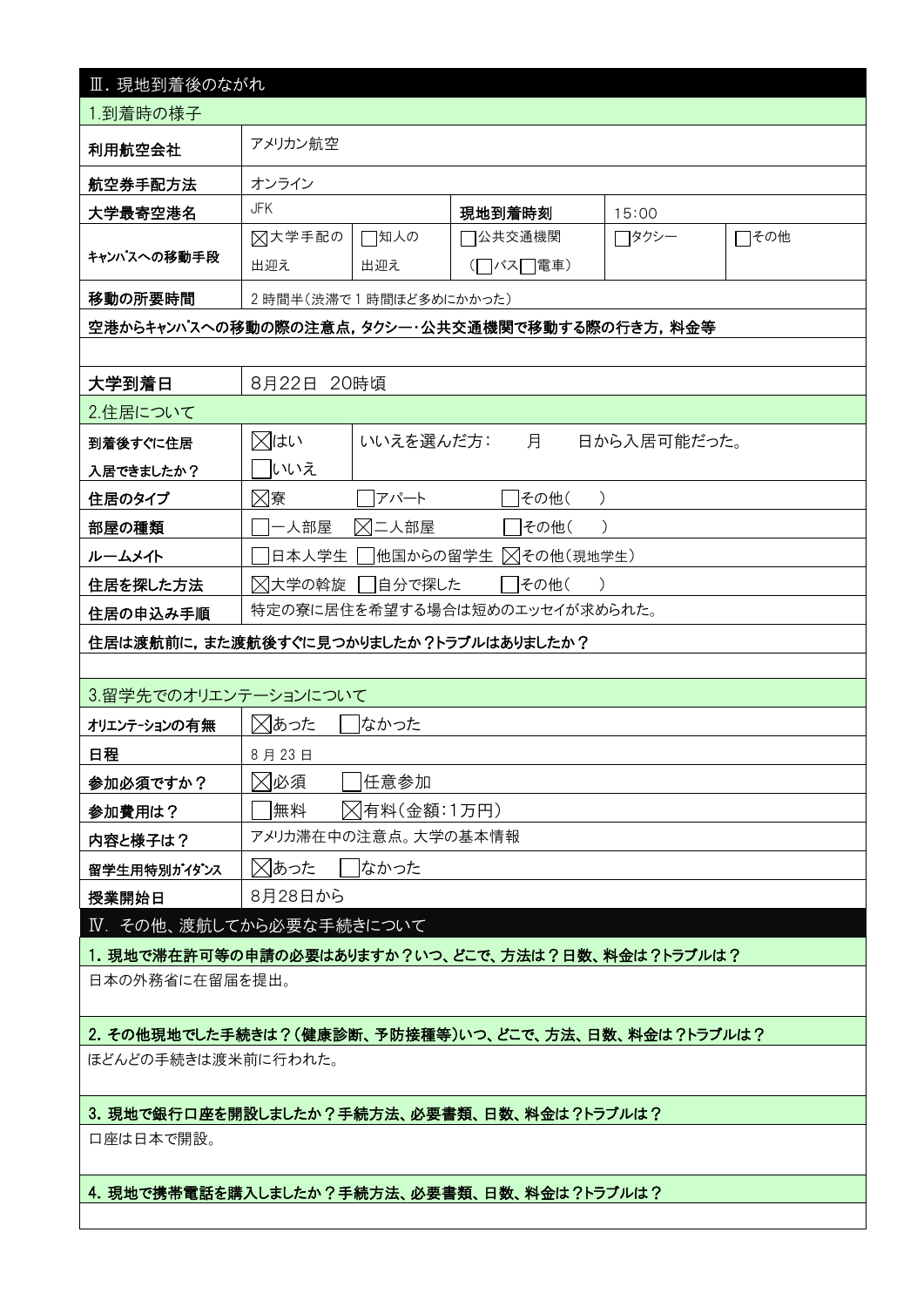| Ⅴ. 履修科目と授業について                                        |
|-------------------------------------------------------|
| 1.履修登録はいつどのような形で行いましたか?                               |
| ◯出発前に(4月下旬頃)                                          |
| │  オンラインで登録 │  志願書類に記入して登録 │ できなかった ∑【その他(現地スタッフとメールで |
| やり取り)                                                 |
| │  到着後に(<br>月日<br>日頃)                                 |
| オンラインで登録    国際オフィス等の仲介<br>できなかった<br> その他(             |
| ⊠なかった<br>あった<br>登録時に留学生として優先されることは                    |
| 優先が「あった」方はどのように優先されましたか?                              |
|                                                       |
|                                                       |
| 優先が「なかった」方はどのように登録しましたか?                              |
| メールで興味のある科目と希望履修科目数だけ聞かれ、あとは現地のスタッフによって時間割が組まれた。      |
|                                                       |
| 出発前に授業を登録した方は,現地で変更・追加できましたか?また希望通りの授業が取れましたか?        |
|                                                       |

|       | VI. 一週間のスケジュール 授業時間、課外活動、勉強時間等、毎日の生活について記入してください。 |    |   |    |    |   |   |
|-------|---------------------------------------------------|----|---|----|----|---|---|
|       | 月                                                 | 火  | 水 | 木  | 金  | 土 | 日 |
| 7:00  |                                                   |    |   |    |    |   |   |
| 8:00  | 授業                                                |    |   | 授業 |    |   |   |
| 9:00  | 授業                                                | 授業 |   | 授業 | 授業 |   |   |
| 10:00 | 授業                                                | 授業 |   | 授業 | 授業 |   |   |
| 11:00 | 授業                                                | 授業 |   | 授業 | 授業 |   |   |
| 12:00 |                                                   |    |   |    |    |   |   |
| 13:00 |                                                   |    |   |    |    |   |   |
| 14:00 |                                                   | 授業 |   |    | 授業 |   |   |
| 15:00 |                                                   | 授業 |   |    | 授業 |   |   |
| 16:00 |                                                   |    |   |    |    |   |   |
| 17:00 |                                                   |    |   |    |    |   |   |
| 18:00 |                                                   |    |   |    |    |   |   |
| 19:00 |                                                   |    |   |    |    |   |   |
| 20:00 |                                                   |    |   |    |    |   |   |
| 21:00 |                                                   |    |   |    |    |   |   |
| 22:00 |                                                   |    |   |    |    |   |   |
| 23:00 |                                                   |    |   |    |    |   |   |
| 24:00 |                                                   |    |   |    |    |   |   |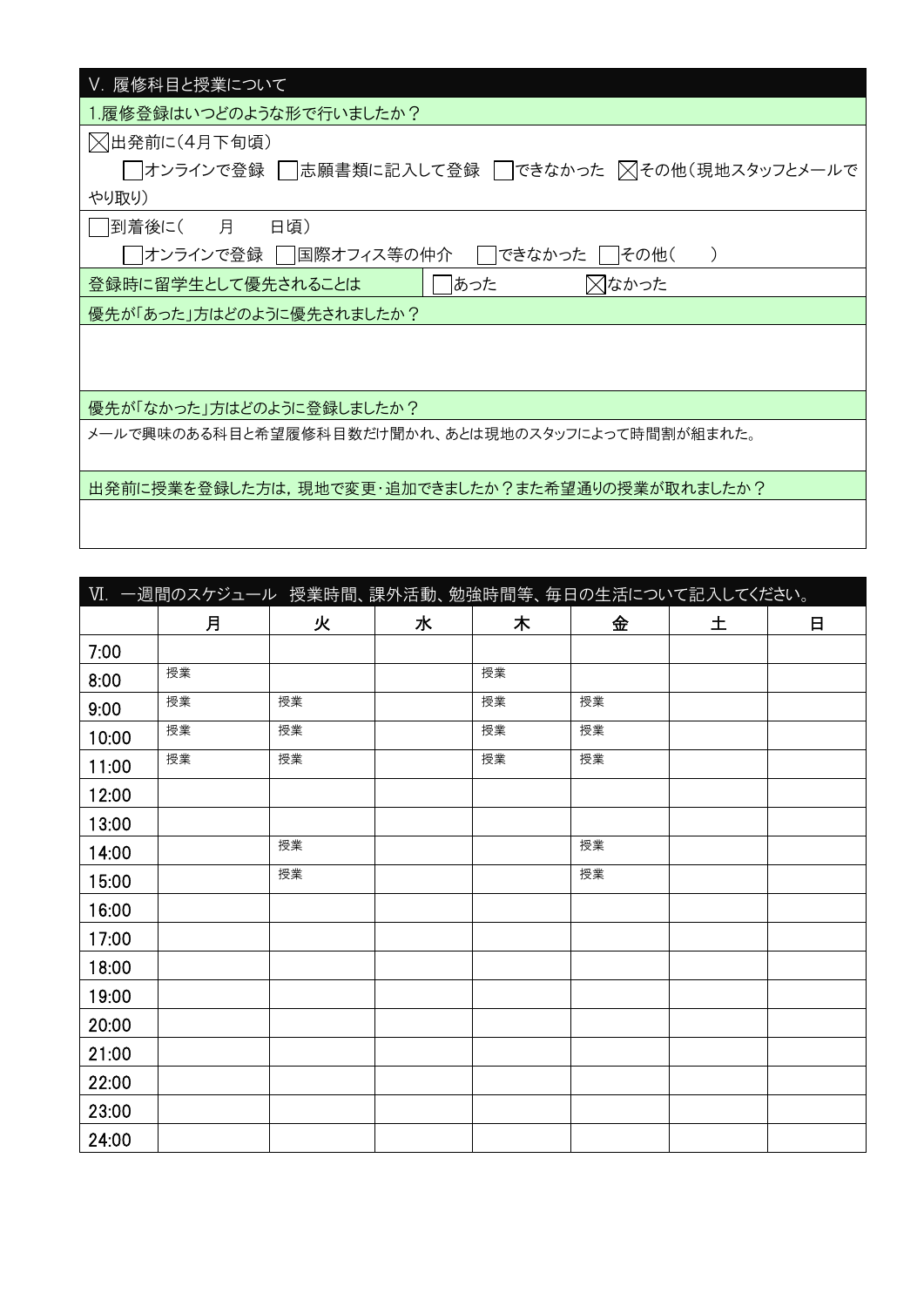# Ⅶ. 現在までの感想

#### 留学先大学、プログラムについて、授業、宿舎、生活全般についてなど、自由に書いてください。

ニューヨーク州立大学ニューパルツ校はニューヨーク市から1時間半ほどの町に位置する自然豊かな大学です。比較的新 しい寮に住んでおり、現地学生のルームメイトと過ごす時間が一番多いです。授業のレベルはそれほど高い気はしませんが、 やはりリーディングの量がかなり多いです。自分の場合はどの授業も毎回30~40ページのリーディングが予習として課され ています。全てに目を通す必要はありませんが、効率よく要点をつかむ能力と語彙力が必要とされます。平日はリーディング やその他の課題に時間を費やす事が多いです。週末はルームメイトや友達と外出しています。特にクラブは所属していませ んが、授業や友達を通して友人の輪は自然と広がっていっています。

#### 留学先大学を目指す学生に向けてのアドバイスをお願いします。

留学ではうまくいかない事がたくさんあります。楽しい事ばかりではありません。しかし、私はそういった困難こそが留学を貴重 で意味のあるものにしてくれる重要な要素だと感じています。留学でやりたい事は人それぞれなので一概には言えませんが 留学する方はあえて少し困難な道を選んでみてください。これは全てにおいて自分を追い込めという訳ではありません。ここ でお伝えしたいのは、楽しい事ばかりするだけではなく、時には悩み、何かを見つめる時間が必要であるという事です。何不 自由なく生活できる日本ではなかなか出来ない事です。そういった経験こそがみなさんの留学を色どり豊かなものにしてくれ るのではないでしょうか。ここまでの留学生活を振り返り、私はそのように感じています。

留学前の準備から大変な事が多いと思いますが、それら全てが良い成長のきっかけです。留学準備、そして留学生活精一 杯頑張ってください。

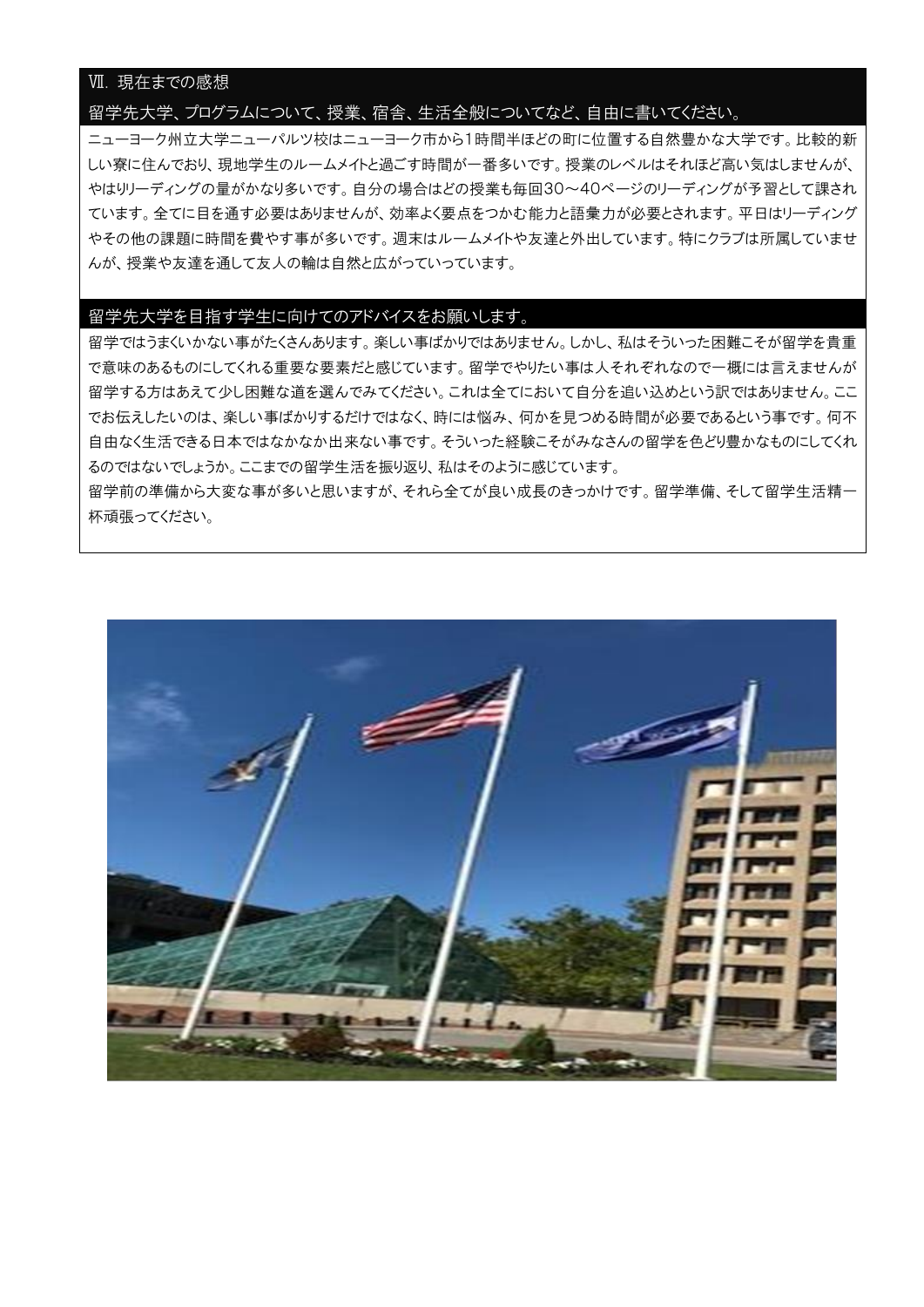# **Report of the program activities (during the program)**

|                                                                                      | Report of the program activities (during the program)                                                              |  |  |  |  |  |
|--------------------------------------------------------------------------------------|--------------------------------------------------------------------------------------------------------------------|--|--|--|--|--|
| Date of reporting                                                                    | Year2017 November 10                                                                                               |  |  |  |  |  |
| <b>Host University</b>                                                               | State University of New York at New Paltz                                                                          |  |  |  |  |  |
|                                                                                      |                                                                                                                    |  |  |  |  |  |
|                                                                                      | I belong to a specific department (Please fill out the following information)                                      |  |  |  |  |  |
|                                                                                      | ※ Name of the department:                                                                                          |  |  |  |  |  |
| Department you belonging to                                                          | I do not belong to any specific department and taking the classes of<br>⊠                                          |  |  |  |  |  |
| at the host university                                                               | various majors.                                                                                                    |  |  |  |  |  |
|                                                                                      | ้ other:                                                                                                           |  |  |  |  |  |
| Duration of the exchange                                                             | Year2017 May to 2018 August                                                                                        |  |  |  |  |  |
| program                                                                              |                                                                                                                    |  |  |  |  |  |
| Department you belong to at                                                          | School of Global Japanese Studies Major(field of study)   / Graduate school                                        |  |  |  |  |  |
| Meiji University                                                                     | Major<br>of                                                                                                        |  |  |  |  |  |
| Year (before departure)                                                              | Undergraduate: year 2nd / Graduate   Masters   Doctorate year                                                      |  |  |  |  |  |
|                                                                                      | I. How did you find the information to prepare for your departure? Please report and give some                     |  |  |  |  |  |
|                                                                                      | advises for future exchange students going abroad on what they need to know and be                                 |  |  |  |  |  |
| informed.                                                                            |                                                                                                                    |  |  |  |  |  |
|                                                                                      | I mainly used report written in the past. I also exchanged e-mails with Senpai and staff in the U.S. That would be |  |  |  |  |  |
| helpful to get information as much as possible before you leave.                     |                                                                                                                    |  |  |  |  |  |
| II-1. Preparing before going exchange program (About VISA) XPlease report in detail. |                                                                                                                    |  |  |  |  |  |
| Type: J1                                                                             | Where to apply: US Embassy in Japan                                                                                |  |  |  |  |  |
| How long did it take to get a VISA: 7 days                                           | Cost: JPY 10000                                                                                                    |  |  |  |  |  |
| (How long did it take from the application to the acquisition of<br>your VISA?)      |                                                                                                                    |  |  |  |  |  |
|                                                                                      |                                                                                                                    |  |  |  |  |  |

**What kinds of documents were required to submit to apply for VISA? How did you prepare those documents?**

SEVIS. Online

**Please report on the details of applying process.**

After getting documents from U.S, you need to apply on the website

**If you took any interview at the Embassy, please report on the details of the questions you were asked.** What would you do in the U.S, Where would you stay, and the class you'd take

**Were there any difficulties or notices to take the VISA?**

There were many requirements of photo used for application.(Size and color behind me)

Ⅱ**-2**.**Preparation before departing for exchange program** (**Other topics**)

**Please report on any other necessary preparation before your departure. (E.g. Preparation of money, purchasing a cellphone, shipments of your commodities, and etc.)** 

I asked my family to send my winter cloth and Japanese food. I bought a new cell phone to get specific service.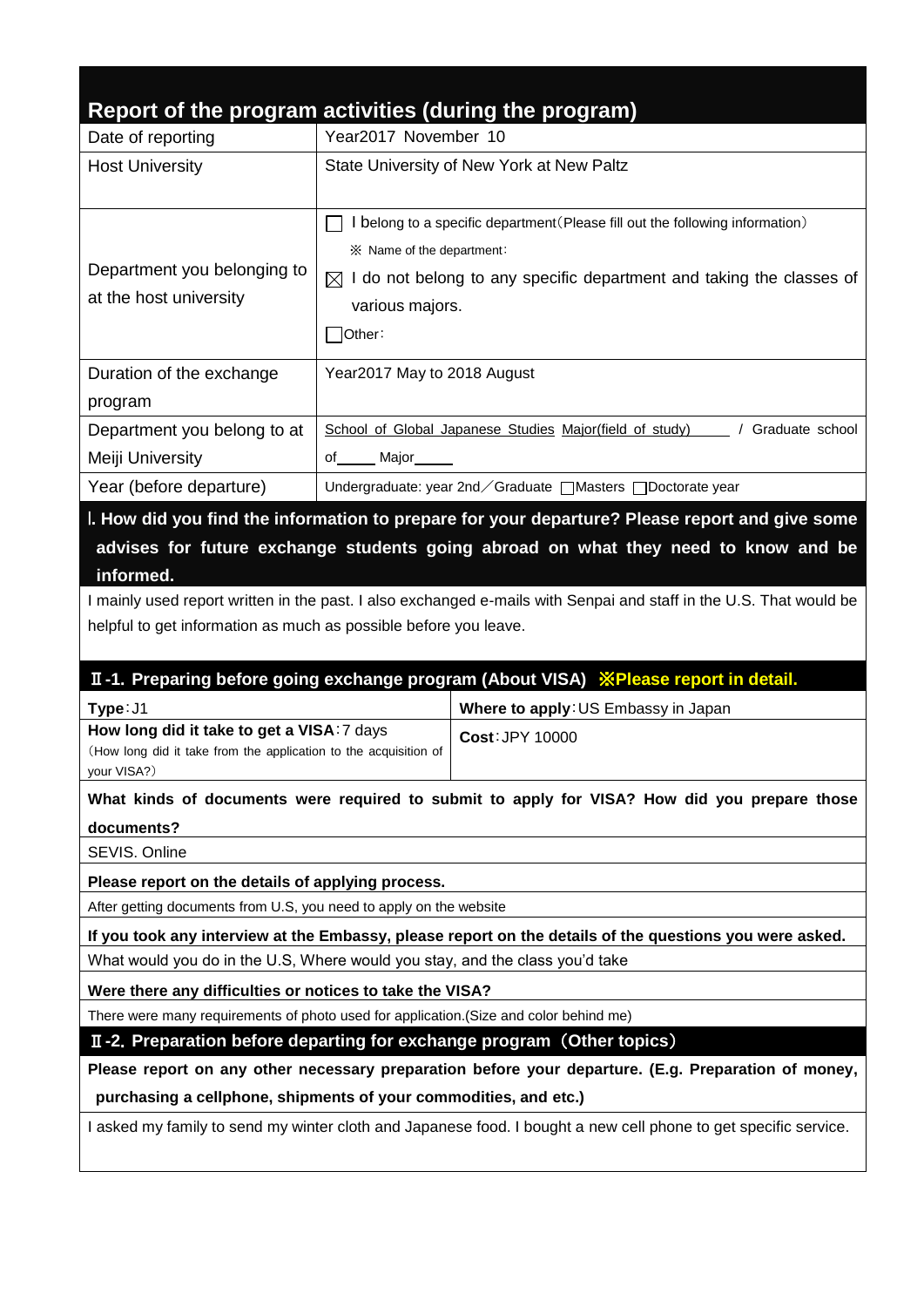| <b>III. After Arrival</b>                                         |                                                                                  |                                                       |                                                                   |                                                                                                        |             |              |
|-------------------------------------------------------------------|----------------------------------------------------------------------------------|-------------------------------------------------------|-------------------------------------------------------------------|--------------------------------------------------------------------------------------------------------|-------------|--------------|
| 1. Arrival Information                                            |                                                                                  |                                                       |                                                                   |                                                                                                        |             |              |
| <b>Airline</b>                                                    | American Airline                                                                 |                                                       |                                                                   |                                                                                                        |             |              |
| purchase<br>How<br>to                                             | air                                                                              | Online                                                |                                                                   |                                                                                                        |             |              |
| ticket                                                            |                                                                                  |                                                       |                                                                   |                                                                                                        |             |              |
| <b>Arrival airport</b>                                            |                                                                                  | <b>JFK</b>                                            |                                                                   | <b>Arrival time</b>                                                                                    | 15:00       |              |
| How to get to the campus                                          |                                                                                  | $\boxtimes$ Pick-up of<br>host university             | $\Box$ Pick-up of<br>your friend                                  | $\Box$ Public transportation<br>(□Bus □Train)                                                          | $\Box$ taxi | $\Box$ other |
| How long did it take from                                         |                                                                                  |                                                       | 2 and half houurs (partly because of trafic)                      |                                                                                                        |             |              |
| airport<br>the<br>to                                              | the                                                                              |                                                       |                                                                   |                                                                                                        |             |              |
| campus?                                                           |                                                                                  |                                                       |                                                                   |                                                                                                        |             |              |
|                                                                   |                                                                                  |                                                       |                                                                   | Are there any important points to get to the campus? Please inform on the cost of taxi or any          |             |              |
| transportations.                                                  |                                                                                  |                                                       |                                                                   |                                                                                                        |             |              |
|                                                                   |                                                                                  |                                                       |                                                                   |                                                                                                        |             |              |
| <b>Arrival date</b>                                               |                                                                                  | August 22nd time 20:00                                |                                                                   |                                                                                                        |             |              |
| 2. Housing                                                        |                                                                                  |                                                       |                                                                   |                                                                                                        |             |              |
| Did you check-in                                                  | $\boxtimes$ Yes                                                                  |                                                       |                                                                   | If your answer is "No": The date you checked-in was                                                    |             |              |
| after<br>soon                                                     | $\Box$ No                                                                        |                                                       |                                                                   | month                                                                                                  | day         |              |
| arriving?                                                         |                                                                                  |                                                       |                                                                   |                                                                                                        |             |              |
| <b>Type of housing</b>                                            | $\boxtimes$ Dormitory<br>]Other(<br>$\Box$ Apartment                             |                                                       |                                                                   |                                                                                                        |             |              |
| <b>Type</b><br>of<br>the                                          | $\Box$ Alone                                                                     | $\Box$ Other(<br>$\boxtimes$ two persons<br>$\lambda$ |                                                                   |                                                                                                        |             |              |
| room                                                              |                                                                                  |                                                       |                                                                   |                                                                                                        |             |              |
| Room mates                                                        |                                                                                  |                                                       |                                                                   |                                                                                                        |             |              |
| How to find the                                                   | $\boxtimes$ Recommendation from host university<br>$\Box$ by yourself<br>]Other( |                                                       |                                                                   |                                                                                                        |             |              |
| accommodation                                                     |                                                                                  |                                                       |                                                                   |                                                                                                        |             |              |
| Details of the                                                    | If you choose to live specific dorm, you need to write short essay.              |                                                       |                                                                   |                                                                                                        |             |              |
| application                                                       |                                                                                  |                                                       |                                                                   |                                                                                                        |             |              |
|                                                                   |                                                                                  |                                                       |                                                                   | Have you decided your accommodation before departure or after arriving easily? Were there any troubles |             |              |
| to find it?                                                       |                                                                                  |                                                       |                                                                   |                                                                                                        |             |              |
|                                                                   |                                                                                  |                                                       |                                                                   |                                                                                                        |             |              |
| 3. Orientation                                                    |                                                                                  |                                                       |                                                                   |                                                                                                        |             |              |
| Was there any orientation?                                        |                                                                                  |                                                       | ]No<br>$\boxtimes$ Yes                                            |                                                                                                        |             |              |
| <b>Date</b>                                                       |                                                                                  |                                                       | August 23rd                                                       |                                                                                                        |             |              |
| Was it mandatory to attend?                                       |                                                                                  |                                                       | $\boxtimes$ Yes<br>1No                                            |                                                                                                        |             |              |
| Did it cost any?                                                  |                                                                                  |                                                       | $\Box$ No. It's free of charge.<br>$\boxtimes$ Yes(Cost: USD 100) |                                                                                                        |             |              |
| Notification, basic info in the U.S.<br><b>Contents (details)</b> |                                                                                  |                                                       |                                                                   |                                                                                                        |             |              |
|                                                                   | $\boxtimes$ Yes<br>$\sqcap$ No<br>Was there any special guidance                 |                                                       |                                                                   |                                                                                                        |             |              |
| arranged for exchange students?                                   |                                                                                  |                                                       |                                                                   |                                                                                                        |             |              |
| Date of beginning of the class                                    |                                                                                  |                                                       | August 28                                                         |                                                                                                        |             |              |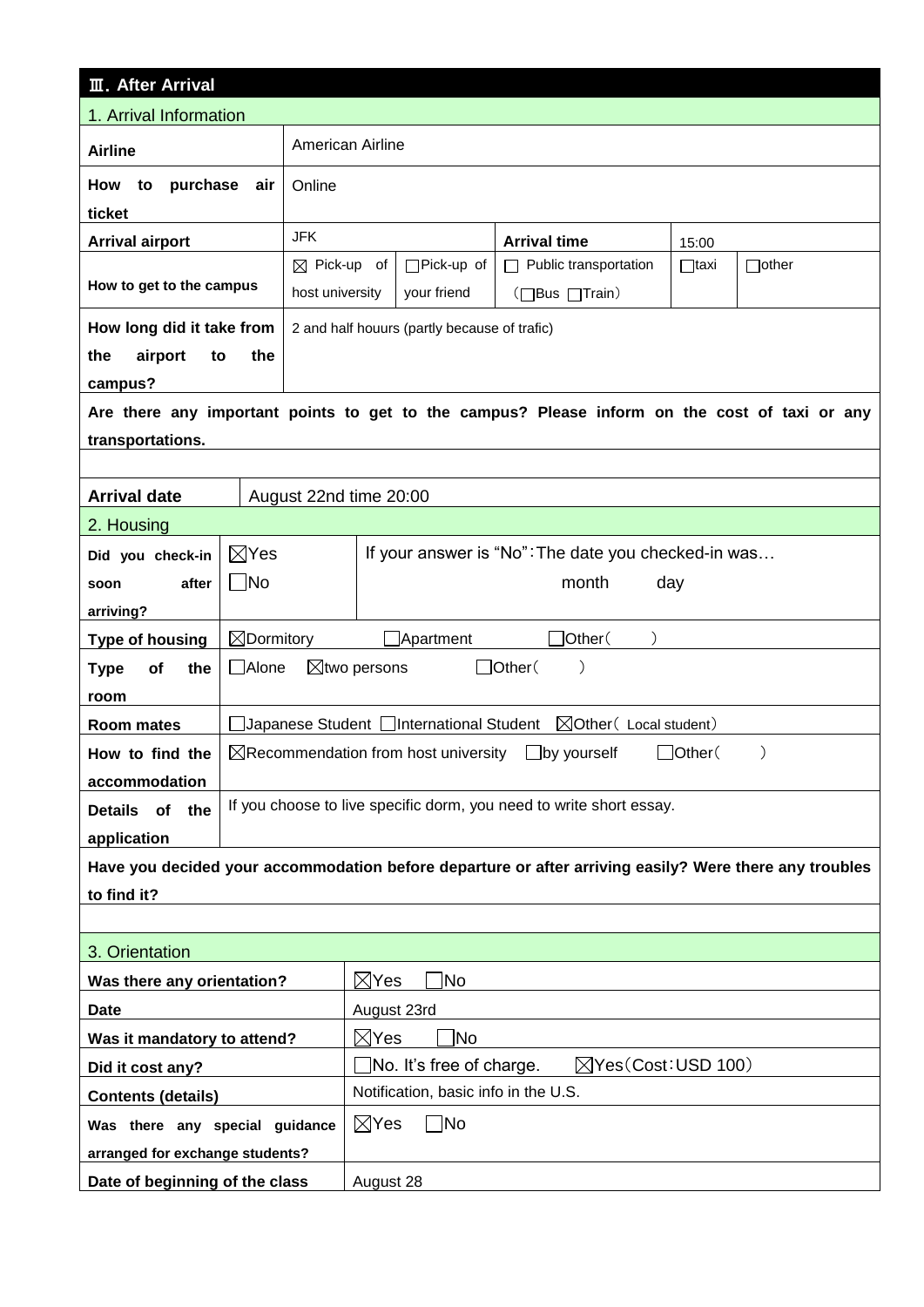|  |  | IV. Other process to be completed after arriving |  |
|--|--|--------------------------------------------------|--|
|  |  |                                                  |  |

**1**.**Was it necessary to get any permission of staying after arriving? If yes, where, report on when, and how to apply for a permission? How long and how much did it take? Was there any trouble?**

You need to submit your info to Ministry of Foreign Affairs of Japan

**2**.**Were there any other procedures you completed after arriving? (E.g. medical checkup, inoculation and etc.) If yes, report on where, when, and how did you complete them? How long and how much did it take? Was there any trouble?**

Most of processes were completed before leaving

**3**.**Did you open any bank account abroad? How did you open it and what kinds of documents were required to apply? How long and how much did it take? Was there any trouble?**

I opened my bank account in Japan

**4**.**Did you purchase any cellphone? How did you open it and what kinds of documents were required to purchase it? How long and how much did it take? Was there any trouble?**

# V**. Course registration and classes**

1. When and how did you register your courses?

 $\boxtimes$ Before departure (approximate date: the end of April)

| □ Online $\Box$ Filling out an application form $\Box$ Not allowed to register $\boxtimes$ other (through e-mails |
|-------------------------------------------------------------------------------------------------------------------|
| with staff for international program)                                                                             |
| $\Box$ After arriving (approximate date: around month<br>dav                                                      |
| $\Box$ Online $\Box$ With support by International office at the host university                                  |
| Not allowed to register $\Box$ other (                                                                            |
| Was there any priority as an exchange $\Box$ Yes<br>$\boxtimes$ No                                                |
| student?                                                                                                          |

If your answer is Yes, please report on the details.

If your answer is No, how did you register your classes?

I was asked about preferred number of my classes, and class seemed interesting. After that, my class schedule was made by staff for international program.

If you had registered the courses before departure, could you change or add any classes after arriving? Could you register all the classes which you wished to attend?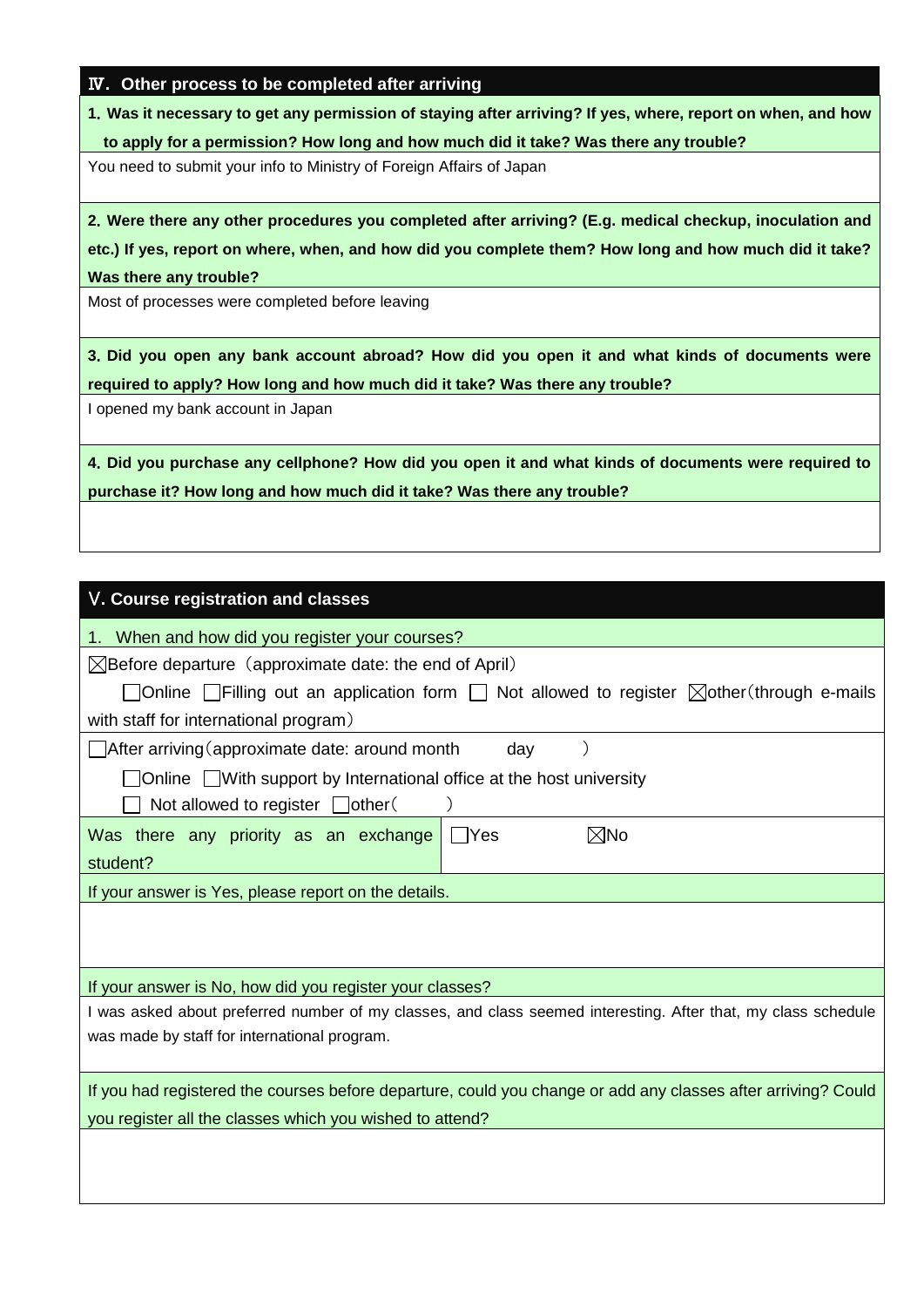|       | VI. Weekly Schedule (Please enter your daily life such as class, activities, and self studies.) |            |     |            |       |            |     |
|-------|-------------------------------------------------------------------------------------------------|------------|-----|------------|-------|------------|-----|
|       | Mon                                                                                             | <b>Tue</b> | Wed | <b>Thu</b> | Fri   | <b>Sat</b> | Sun |
| 7:00  |                                                                                                 |            |     |            |       |            |     |
| 8:00  | class                                                                                           |            |     | Class      |       |            |     |
| 9:00  | class                                                                                           | Class      |     | Class      | Class |            |     |
| 10:00 | class                                                                                           | Class      |     | Class      | Class |            |     |
| 11:00 | class                                                                                           | Class      |     | Class      | Class |            |     |
| 12:00 |                                                                                                 |            |     |            |       |            |     |
| 13:00 |                                                                                                 |            |     |            |       |            |     |
| 14:00 |                                                                                                 | Class      |     |            | Class |            |     |
| 15:00 |                                                                                                 | Class      |     |            | Class |            |     |
| 16:00 |                                                                                                 |            |     |            |       |            |     |
| 17:00 |                                                                                                 |            |     |            |       |            |     |
| 18:00 |                                                                                                 |            |     |            |       |            |     |
| 19:00 |                                                                                                 |            |     |            |       |            |     |
| 20:00 |                                                                                                 |            |     |            |       |            |     |
| 21:00 |                                                                                                 |            |     |            |       |            |     |
| 22:00 |                                                                                                 |            |     |            |       |            |     |
| 23:00 |                                                                                                 |            |     |            |       |            |     |
| 24:00 |                                                                                                 |            |     |            |       |            |     |

## Ⅶ**. Feedbacks from the beginning of the program to the present**

Please give us any feedbacks on the host university, your program, classes, dormitory, and your life abroad.

SUNY New Paltz is located 90 mins from New York city. It has a lot of nature, and you can enjoy the changing color of leaves in each season. I live in a relatively new dorm with an American student and spend most of times with him. The level of classes are not so high, but the thing is amount of readings. Huge amount of reading assignments are given in every classes. While it depends on the classed you'd take, the average amount of readings is 30-40 pages. You don't necessarily need to read all pages, but good skill of grabbing main points and enough vocabulary to do is needed. During weekdays, I spend many hours on my assignments. The weekend is more relaxing and I often hang out with my roommate or friends.

Please give some advice to the students who are willing to study abroad at the same host university in the future.

I've enjoyed a lot so far, but sometimes I faced some difficulties. The life in different country is not easy. However, I think every experience, including hard time, makes life in the U.S more meaningful and irreplaceable. I cannot say this is definitely true, but if you would decide to study abroad, please keep in mind that hard time could be more important than just having fun. Sometimes, we need time to think about ourselves and learn how to fix problems. Those experiences can be good opportunity to make us stronger. Although it's been only about three months since I came here, this is what I thought would be a helpful for you. I know it's so hard to prepare for studying abroad, but I always hope your success.